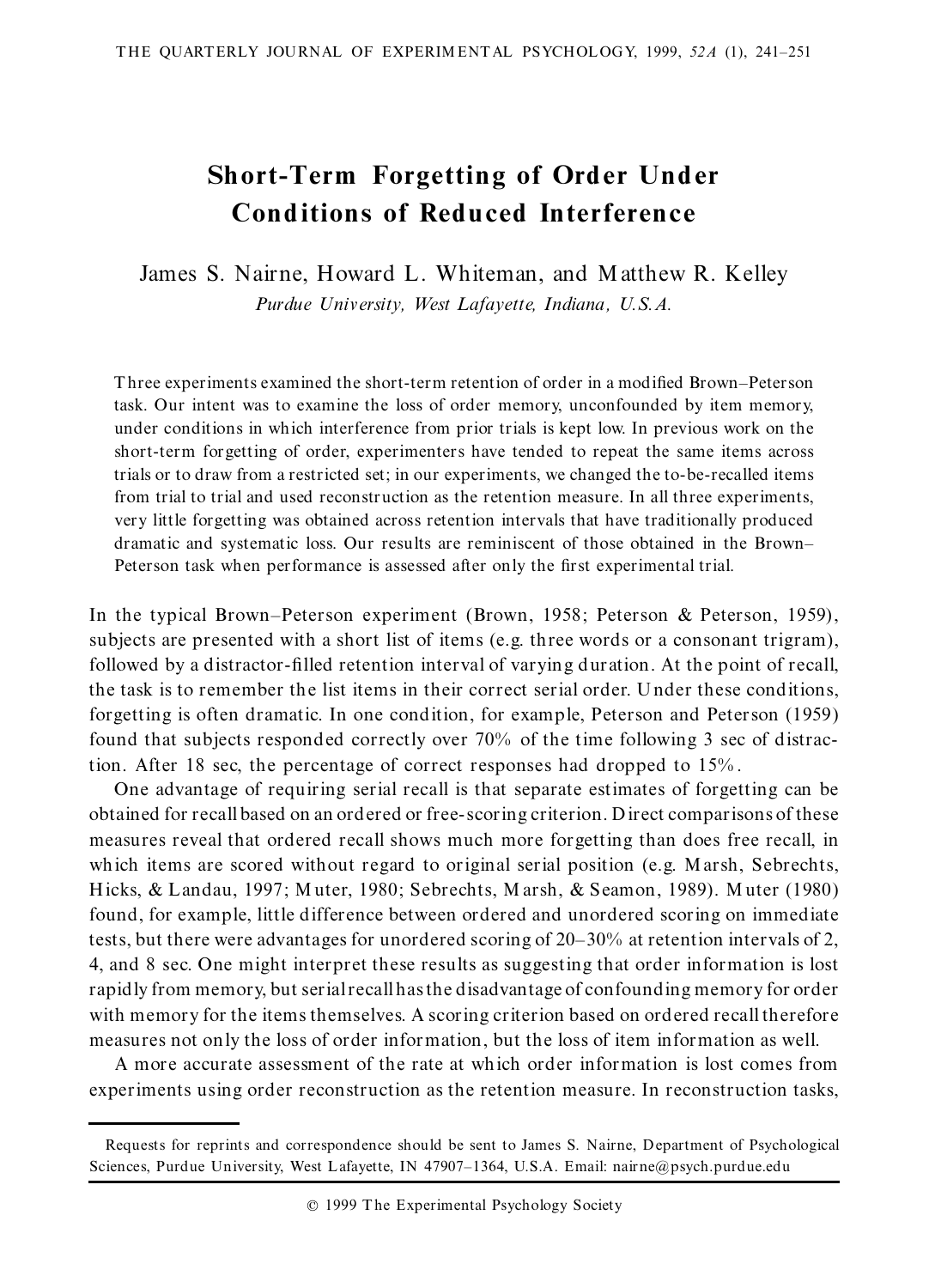the critical item information from a trial is known by the subject or provided at test. It is the subject's task to place items back into their original order of presentation. Because the item information is made available at the time of testing, reconstruction is thought to be a purer test of order or position memory (Healy, 1974; Nairne, 1990, 1991). In classic experiments by Healy (1974), subjects were presented with lists of four consonants, followed by digit-tracking distractor tasks in which they read aloud either 3, 8, or 18 digits, presented individually for 400 msec apiece. After the final digit, subjects attempted to write down the four items, in any order, into four boxes that corresponded to the temporal order of occurrence. In experiments of this type (called Order Only) the same items are used on every trial and are made available at test, so it is necessary only to remember the proper orderings on a trial. Typically, Order Only experiments have revealed relatively rapid forgetting of order; for instance, memory for the order of four unrelated consonants drops about 30% going from 1.2 to 7.2 sec of distraction.

However, memory for order is not always lost at such a rapid rate. A more recent set of studies by Healy and her colleagues (Cunningham, Healy, T ill, Fendrich, & D imitry, 1993; H ealy, Fendrich, Cunningham, & T ill, 1987), using a new kind of procedure, has prod uced considerably slower forgetting rates. In the new procedure, subjects are presented with two four-consonant lists, or segments, separated by the presentation of an exclamation mark(!). The same four items appear in each segment across all trials, but subjects are required to reconstruct the order of only one of the two segments at test. In those conditions in which presentation rates, retention interval durations, and testing conditions were most similar to the earlier Order Only experiments, the decline in performance, though variable, has been as low as 7% .

How do we account for these rather dramatic differences in forgetting of what is ostensibly pure order information across the various procedures? One possible explanation is that proactive interference (PI: Keppel & U nderwood, 1962) was able to build up much more rapidly in the original Order Only experiments because subjects were both presented with and tested over the same set of items on each trial. Although the same items were presented across trials in Healy et al. (1987) and Cunningham et al. (1993), subjects were not consistently tested over the same set of consonants on each trial in these experiments. Given that PI is considered to be one of the major determinants of forgetting in immediate memory experiments, PI should always be considered as a prime candidate for interpreting apparent forgetting differences across experimental conditions.

Surprisingly, to our kn owledge no one has examined the retention of order information under conditions in which PI is effectively minimized. Repeating the same items across trials, or at least drawing from an extremely restricted set, is the norm for studies inter ested in examining the immediate retention of order information. The reasoning is straightforward—by repeating items across trials, subjects are assured of remembering the appropriate item information on a trial, and thus a more accurate assessment of order retention can be obtained. U nfortunately, controlling for item information is gained with a potentially substantial cost—the proactive effect of prior trials is likely to overestimate the rate of order loss.

In the present experiments, we sought to obtain a better estimate of order loss by having subjects reconstruct the order of a number of short word lists, but each list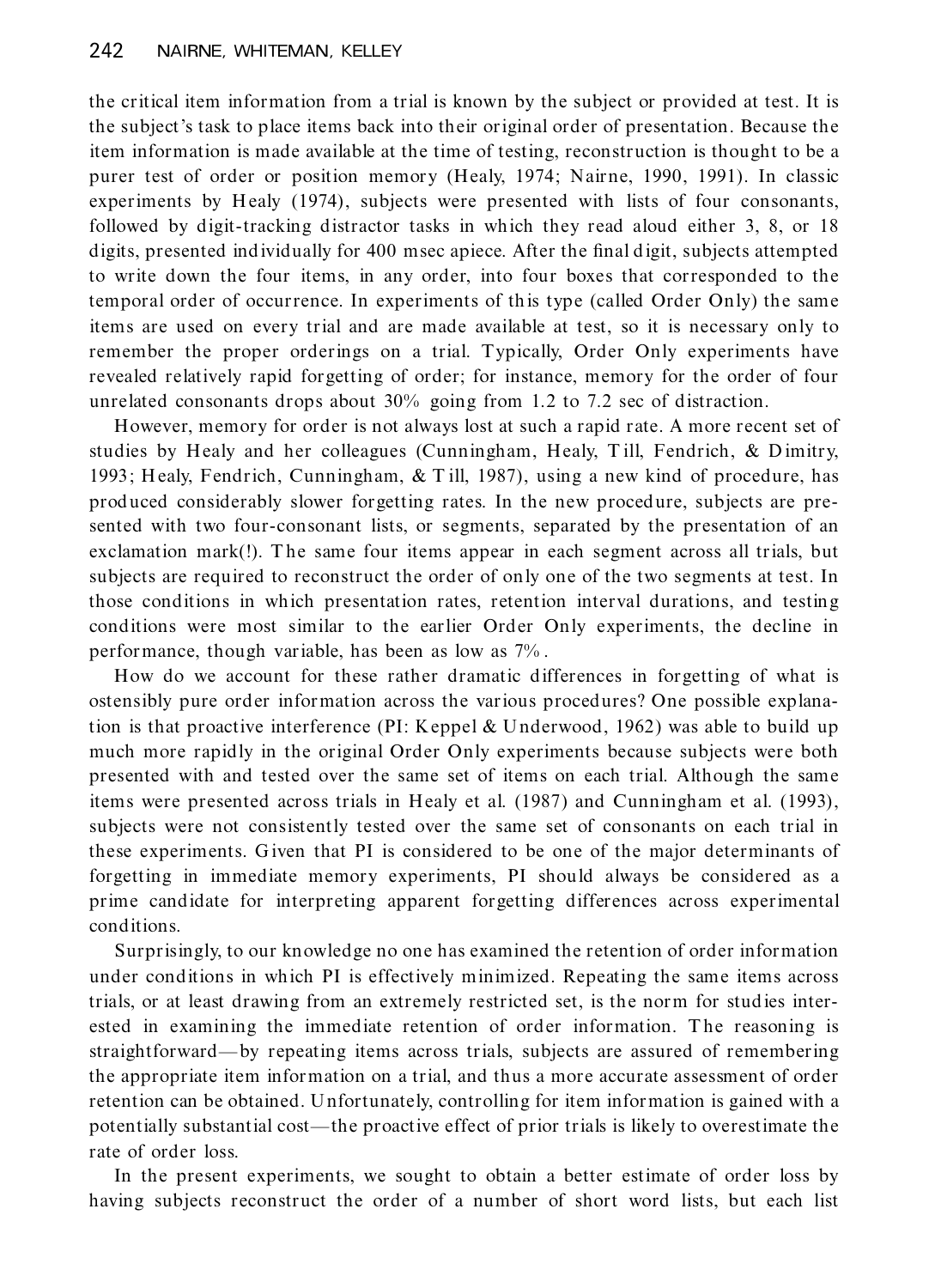contained a new set of words (i.e. items not previously encountered within the experi ment). Because reconstruction is used as the retention measure, we could effectively control for item information while at the same time reducing the potential for acrosstrial confusions. Experiments 1 and 2 examined the retention of order information over retention intervals ranging from 2 to 96 sec. Experiment 3 attempted to isolate the effects of across-trial repetition of items: In one condition, different items were used across all trials. In a second condition, replicating the procedures of past studies, the five-item lists were created by repeatedly sampling from a restricted set of 10 items.

# EXPERIMENT 1

In Experiment 1, subjects were presented with lists of five items. The final item of each list was immediately followed by a retention interval of 2, 8, 16, or 32 sec filled with digit shadowing. After the distractor interval, the five list items were presented again in a new random order. T he subject's task was to reconstruct the order of the original presentation.

### Method

#### Subjects and Apparatus

Subjects were 48 Purdue U niversity undergraduates who participated for course credit. Subjects were tested in individual sessions lasting 1 hr. Stimuli were presented and controlled by IBM compatible computers.

#### Materials and Design

T he words were 180 medium- to high-frequency nouns, four to seven letters in length, taken from Paivio, Yuille, and Madigan (1968). By randomly sampling from this pool, 36 five-item word lists were created. T he ordering of words within each list was randomly determined and remained constant for all subjects. Four practice lists preceded 32 experimental trials. Practice trials employed a random ordering of the different retention intervals.

Four retention intervals were employed in a within-subject design: 2, 8, 16, and 32 sec. Using a 4  $\times$  4 Latin Square, lists were assigned in blocks of four to a particular sequencing of retention intervals. Randomization across blocks of lists was achieved by randomizing the row orderings of this same L atin Square. T hus, each list served an equal number of times under each of the four retention intervals. Subjects had no way of knowing which of the four retention intervals would appear on a given trial.

#### **Procedure**

Each trial began with the word READY accompanied by a tone, followed by presentation of the five list items. Items were presented for 750 msec with a 250 msec inter-stimulus interval. Subjects read each word aloud as it appeared on the screen. Following the final item of each list, subjects engaged in a digit-tracking distractor task for 2, 8, 16, or 32 sec. This task involved reading aloud digits  $(0-9)$ that appeared individually at the centre of the computer screen at a rate of 500 msec per digit. T his distraction interval was immediately followed by the order reconstruction task.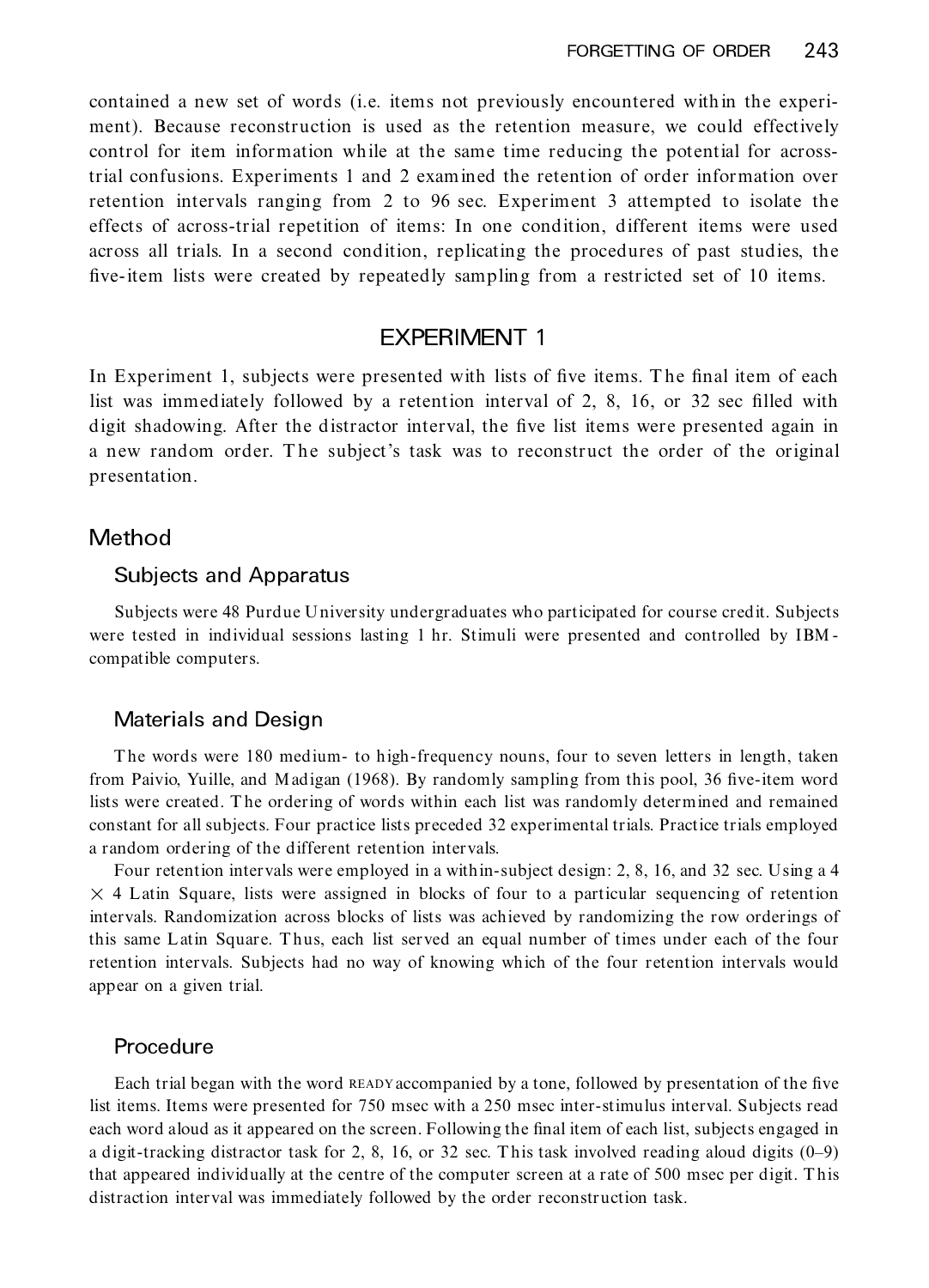For the reconstruction task, the five list items were re-presented in the centre of the computer screen, but in a new random order. T he subject's task was to write the items on a sheet of paper in their original order of presentation. T he paper contained blank spaces for the responses next to each of the numbers 1-24. Subjects were instructed to fill in each of the first five response blanks and not to repeat any item. No restrictions were given about the order of responding, and no time limits were imposed. Items remained on the screen until the space bar was pressed to initiate the next trial.

## Results and Discussion

Statistical reliability was measured at the  $p < .05$  level for all analyses. Only those items that were placed in their correct within-list positions were counted as correct. T he prop ortions of correct responses as a function of retention interval are shown in Table 1. A 4 (retention interval)  $\times$  5 (serial position) analysis of variance (ANOVA) revealed reliable main effects of retention interval,  $F(3, 141) = 4.30$  ( $MSE = 0.052$ ), and serial position,  $F(4, 188) = 61.79$  ( $MSE = 0.028$ ). The interaction did not approach significance,  $F(12, 564) = 1.52$  (*MSE* = 0.014). The serial position data are presented in the Appendix and reveal standard bow-shaped serial position effects at each of the four retention interval conditions. The proportion of correct reconstruction responses decreased with increases in retention interval, but the drop in performance was slight. Planned comparisons indicated that on ly the differences between the 2-sec and 16-sec and between the 2-sec and 32-sec retention intervals were significant,  $F_s(1, 141) = 8.40$  and 9.99 (*MSE* = 0.052), respectively.

Whereas Healy (1974, 1975, 1982) showed drops in reconstruction performance of nearly 30% over 6-7 sec of distractor interval, our subjects showed only a 7% drop over 30 sec of distraction. From the 2–8 sec distractor intervals, performance dropped by only  $4\%$ , a nonsignificant difference. For the 48 subjects, 26 showed better performance after 2 sec of distraction than after 8 sec, 16 subjects showed the opposite pattern, and 6 were the same. This experiment indicates that there is very little loss of order information across retention intervals when reconstruction is used as the retention measure and different items occur on every trial. It is still possible, however, that forgetting becomes more dramatic for lists of different items at retention intervals longer than those used here. Experiment 2 examined this possibility by testing reconstruction performance across longer retention intervals than those used in Experiment 1.

|             | Overall Reconstruction Performance for Experiments 1, 2, and 3 |     |     |     |     |     |     |     |  |  |  |  |
|-------------|----------------------------------------------------------------|-----|-----|-----|-----|-----|-----|-----|--|--|--|--|
|             | Retention Interval                                             |     |     |     |     |     |     |     |  |  |  |  |
| Experiment  |                                                                |     | 8   | 16  | 24  | 32  | 48  | 96  |  |  |  |  |
|             | .78                                                            |     | .74 | .71 |     | .71 |     |     |  |  |  |  |
| 2           |                                                                | .81 |     |     | .74 |     | .77 | .73 |  |  |  |  |
| 3 different | .78                                                            |     | .79 |     | .72 |     |     |     |  |  |  |  |
| same        | .74                                                            |     | .64 |     | .57 |     |     |     |  |  |  |  |

TABLE 1 Overall Reconstruction Performance for Experiments 1, 2, and 3

*Note*: Different = Different items across trials. Same = Repeated items across trials.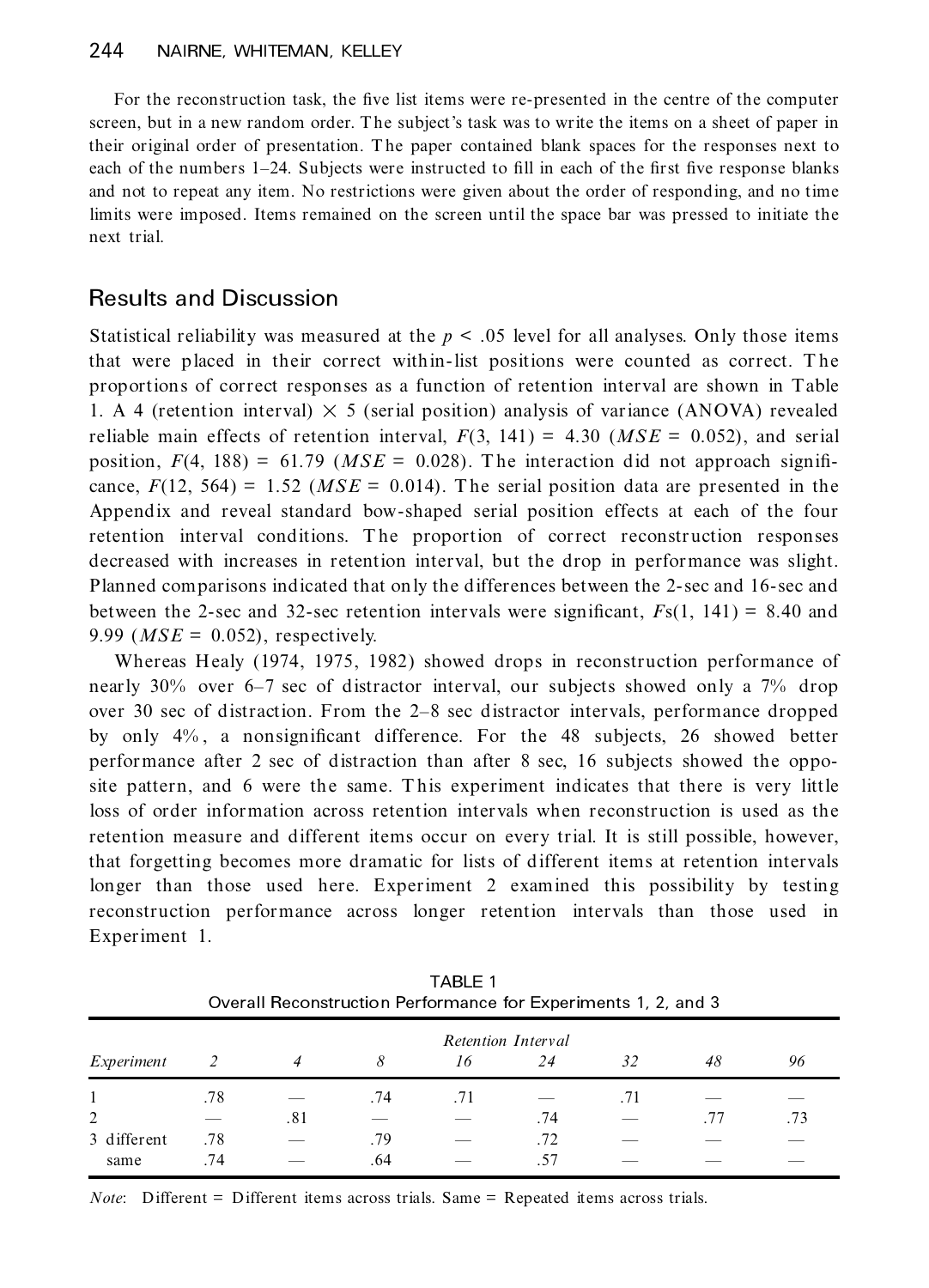## EXPERIMENT 2

Experiment 2 followed the procedures of Experiment 1 in all details except for the range of retention intervals used. Everyone was required to reconstruct the presentation order of five-item lists following distraction intervals ranging from 4 sec to over 90 sec.

## Method

#### Subjects and Apparatus

Subjects were 32 Purdue University students who participated for course credit; none had participated previously in Experiment 1. T he stimuli were presented and controlled by IBM-compatible computers.

#### Materials and Design

T he stimulus materials used in Experiment 1 were used again in Experiment 2. A new series of list-retention interval combinations was created as before. T he four new retention intervals lasted for 4, 24, 48, or 96 sec.

#### **Procedure**

Except for the change in retention interval durations, the procedure of Experiment 2 matched that of Experiment 1 in all details.

## Results and Discussion

As in Experiment 1, items were scored as correct only if they were placed in their correct within-list position. Table 1 shows the proportions of correct respon ses as a function of retention interval. An AN OVA on these data revealed reliable effects of retention interval,  $F(3, 93) = 4.34$  (*MSE* = 0.059), and serial position,  $F(4, 124) = 45.05$  (*MSE* = 0.017); the interaction did not approach significance,  $F(12, 372) = 1.10$  ( $MSE = 0.015$ ). The serial position effects, shown in the Appendix, were once again bow-shaped at each of the retention intervals. M ost importantly, there was some decline in performance at the longer retention intervals, but the decline was slight. Planned comparisons revealed significant differences only between retention intervals of 4 and 24 sec and 4 and 96 sec, *F*(1, 93) = 2.81 and 3.35 (*MSE* = 0.059), respectively. Over 90 sec of additional distraction produced a drop in performance of only 8% . Experiment 2 therefore repli cates the results of Experiment 1 and once again indicates that the loss of order information is minimal when lists are constructed of different items on each trial.

# EXPERIMENT 3

To assess the effects of repeating items across trials directly, subjects in Experiment 3 reconstructed two different blocks of five-item lists. In one block, each trial consisted of five new items not seen previously in the experiment, as in the prior experiments. In the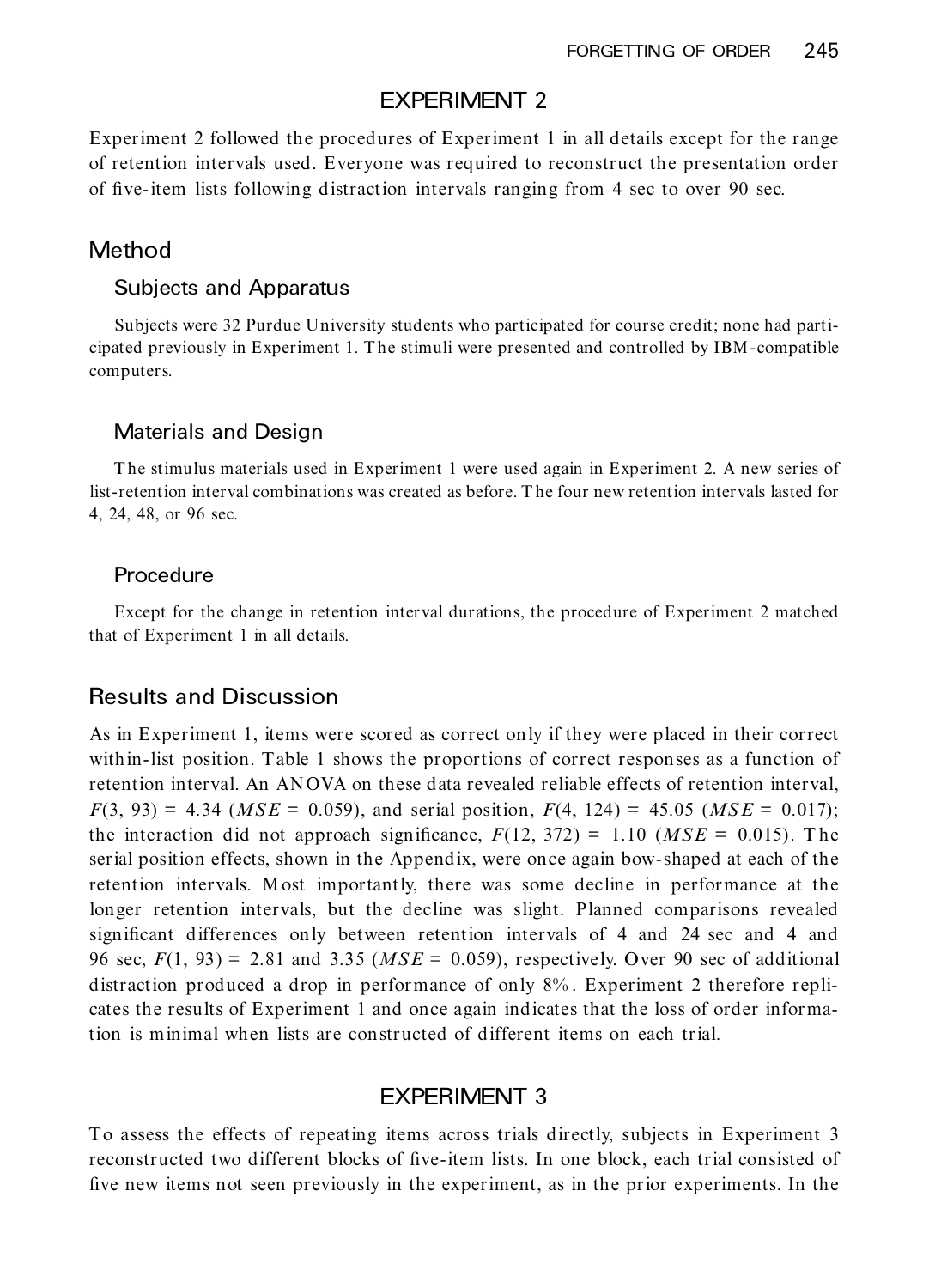other block, the five-item lists were constructed by repeatedly sampling from a restricted set of 10 items. T he presentation, distraction, and test procedures of Experiment 3 were identical to those of the previous experiments except for a change in the retention inter vals. In this experiment, subjects reconstructed the order of each five-item list following 2, 8, or 24 sec of digit-tracking distraction.

# Method

#### Subjects and Apparatus

T hirty-six Purdue University students participated in individual sessions lasting approximately 1 hr; none had participated previously in Experiments 1 or 2. T he stimuli were presented and controlled by IBM -compatible computers.

#### Materials and Design

T he stimulus materials used in Experiment 3 were drawn from the same pool used in Experi ments 1 and 2. For use on the repeated-item trials, ten words were randomly selected. T he ordering of these ten items was randomized 12 times, without replacement, to create 24 five-item lists. For the different-item trials, 27 five-item lists were created by sampling randomly as in the previous experiments. Three of these lists served as stimuli for practice trials. The remaining 24 lists served as materials for the different-item condition.

Following the procedure of Experiments 1 and 2, repeated-item and different-item word lists were randomly assigned to each retention interval using a  $3 \times 3$  L atin Square. Three retention intervals were used: 2, 8, and 24 sec.

#### **Procedure**

T he presentation, distraction, and reconstruction task demands were identical to those used in Experiments 1 and 2. A random half of the subjects received the block of repeated-item lists prior to the block of different-item lists. T he other one-half received the reverse ordering. T hree practice trials, one for each retention interval, preceded the 48 experimental trials.

## Results and Discussion

For each list type, items were scored as correct only if they held their correct within-list serial position. Table 1 shows the proportion of correct responses as a function of list type and retention interval. A 2 (list type)  $\times$  3 (retention interval)  $\times$  5 (serial position) ANOVA revealed reliable main effects of list type,  $F(1, 35) = 32.46$  ( $MSE = 0.105$ ), retention interval,  $F(2, 70) = 24.14$  (*MSE* = 0.052), and serial position  $F(4, 140) =$ 75.71 ( $MSE = 0.025$ ). There was also a significant List  $\times$  Retention Interval interaction,  $F(2, 70) = 9.06$  (*MSE* = 0.037), a List  $\times$  Serial Position interaction,  $F(4, 140) = 2.53$ ( $MSE = 0.018$ ), and a Retention Interval  $\times$  Serial Position interaction,  $F(8, 280) = 3.85$ ( $MSE = 0.018$ ). The three-way List Type  $\times$  Retention Interval  $\times$  Serial Position interaction was not significant,  $F < 1$ .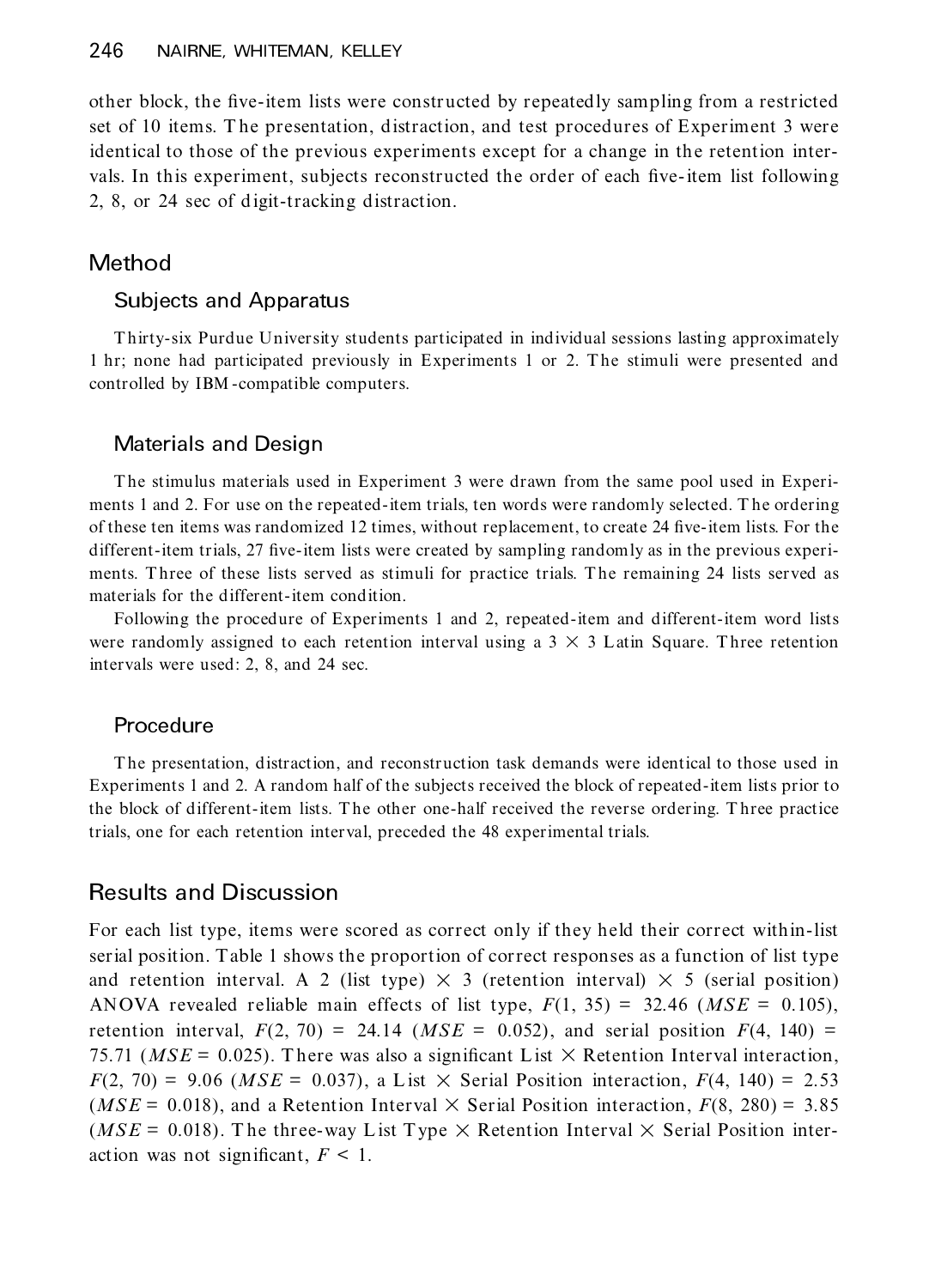Of main interest is the List Type  $\times$  Retention Interval interaction. As shown in Table 1, the decline in performance with an increasing retention interval was much more pronounced when items were drawn from arestricted set. When different items were used across trials, performance losses were quite small. Planned comparisons revealed significant differences among all means when items were repeated across trials,  $F(1, 136)$  $= 18.05, 59.66,$  and  $12.08$  ( $MSE$ s  $= 0.044$ ), for the 2- and 8-, 2- and 24-, and 8- and 24sec interval comparisons, respectively. When items changed from trial to trial, there was significantly lower performance for the 24-sec retention interval compared to the 2- or 8sec intervals,  $F(1, 136) = 7.62$  and 9.41 ( $MSE = 0.044$ ), respectively; the 2- and 8-sec means did not differ from one another,  $F < 1$ . Finally, and importantly, performance at the shortest retention interval did not differ across the two list types,  $F(1, 82) = 2.64$  $(MSE = 0.06)$ .

T hese data suggest that the build-up of PI, when items are repeated across trials, is an important source of order forgetting over the short-term. Also, replicating Experiments 1 and 2, Experiment 3 demonstrates that order information is lost relatively slowly when memory lists contain unique items on every trial. Although the rate of loss for the restricted set condition was not as rapid as that shown in Healy's experiments, our pool of items (10) was larger than the largest pool (8) used by Healy (1982, Experiment 1). T he fact that we used word stimuli in our experiment may also have contributed somewhat to the rates of forgetting that we obtained (see, e.g. Murdock & Hockley, 1989). This possibility is entertained in greater detail in the general discussion.

## GENERAL DISCUSSION

The results of Brown–Peterson experiments are commonly interpreted as providing strong support for the idea that information is lost rapidly from short-term memory in the absence of rehearsal. However, this is a gross oversimplification of these results because this conclusion is based on serial recall performance (e.g. Brown, 1958; M urdock, 1961; Peterson & Peterson, 1959). As mentioned in the introduction, serial recall requires subjects to remember both the items and the order in which the items occurred. T he estimates of forgetting obtained in typical Brown–Peterson experiments is therefore based on the loss of both item and order information. T he loss of information from short-term memory is much less drastic when purer measures of item (e.g. M arsh et al., 1997; M uter, 1980; Sebrechts et al., 1989) and order (e.g. H ealy, 1974, 1975, 1982) information are used.

T he experiments described in this paper were undertaken to examine the retention of order information across various retention intervals under conditions in which interfer ence from prior trials is minimized. Although Healy's (1974, 1975, 1982) experiments showed less forgetting of order than is suggested by typical Brown–Peterson experiments, the amount of forgetting was still fairly large. We reasoned, however, that Healy's experiments might be overestimating the rate of order loss because items were repeated across trials, allowing for the rapid build-up of PI. In our experiments, we attempted to mini mize PI by using different items on every trial. We are not claiming to have eliminated PI,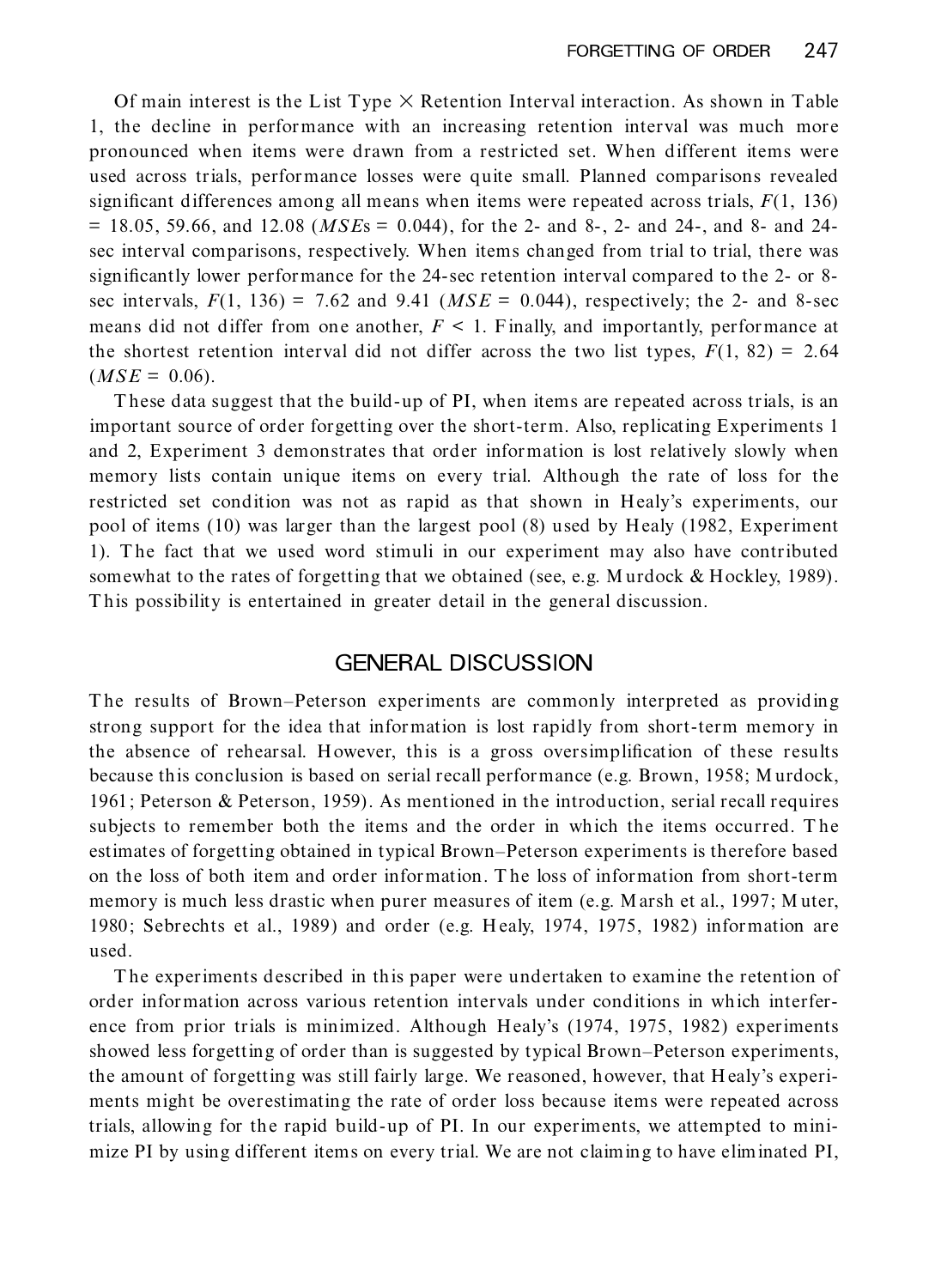which is probably impossible for all practical purposes, but it is reasonable to assume that subjects are less likely to confuse current trial information with prior trial information when items occur no more than once in a study. In Experiments 1 and 2, little forgetting was found over retention intervals ranging from 2 sec to over 90 sec. In Experiment 3, we found more rapid forgetting, but only when items were repeated across trials. These data are consistent with our speculation that the repetition of items across trials allows for a rapid build-up of PI.

It is equally important to stress, however, that we did obtain significant forgetting in each of our experiments. There was a significant decline in order memory with an increasing retention interval, although at a rate far slower than is traditionally found. It is also worth noting that performance at the shortest retention intervals was well off the ceiling of perfect performance. We did not include a 0-sec retention interval in our experiments, but it seems likely that performance would improve with immediate testing. To check on this possibility, we tested an additional set of 24 subjects, in a design similar to Experiment 3, except that we included a 0-sec (no distraction) condition along with a 2-sec distractor condition. At the 0-sec delay, performance did not depend on wh ether the same or different items were repeated across trials (different items = .81; same items = .80). At the 2-sec delay, performance dropped significantly for both conditions, and more forgetting was found when the same items were repeated across trials (different items = .68; same items = .62).

The fact that performance dropped from a 0-sec to a 2-sec retention interval is noteworthy, but not surprising; it is also quite difficult to interpret. One possibility is that components of the short-term memory trace decay rapidly between 0 sec and 2 sec (e.g. Tehan & Humphreys, 1995). Baddeley and Scott (1971) found that when subjects were tested after on ly a single trial in the traditional Brown–Peterson task, there was some forgetting after a few seconds of distraction, but it reached asymptote after about 5 sec. Our results showed a similar pattern: There is significant loss between 0 sec and 2 sec, but little further decline with increasing retention interval. It is important to note, how ever, that the comparison between a 0-sec and a 2-sec delay is confounded by the presence or absence of a distractor task. T he vocalization of r apidly presented digits could interfere with retention of the memory list for a number of reasons—such as through the overwriting of sensory features, interference with encoding processes, or through lowering storage resources. In our opinion, the more interesting comparisons are those among conditions that include distractor tasks, but where the distractor tasks vary in length. In our case, we observed little forgetting of order after an initial short (2-sec) period of distraction unless items were repeated across trials.

It is possible that the use of words in our experiments might account for the slower rates of forgetting that we found. Healy et al. (1987) and Cunningham et al. (1993) did find slow rates of order information loss using letter stimuli. However, we cannot be

 $1$  Note that performance at the 2-sec retention interval is lower than in Experiments 1-3. This may have been due to the fact that we required subjects to respond via the computer in this additional experiment rather than by writing down responses on paper.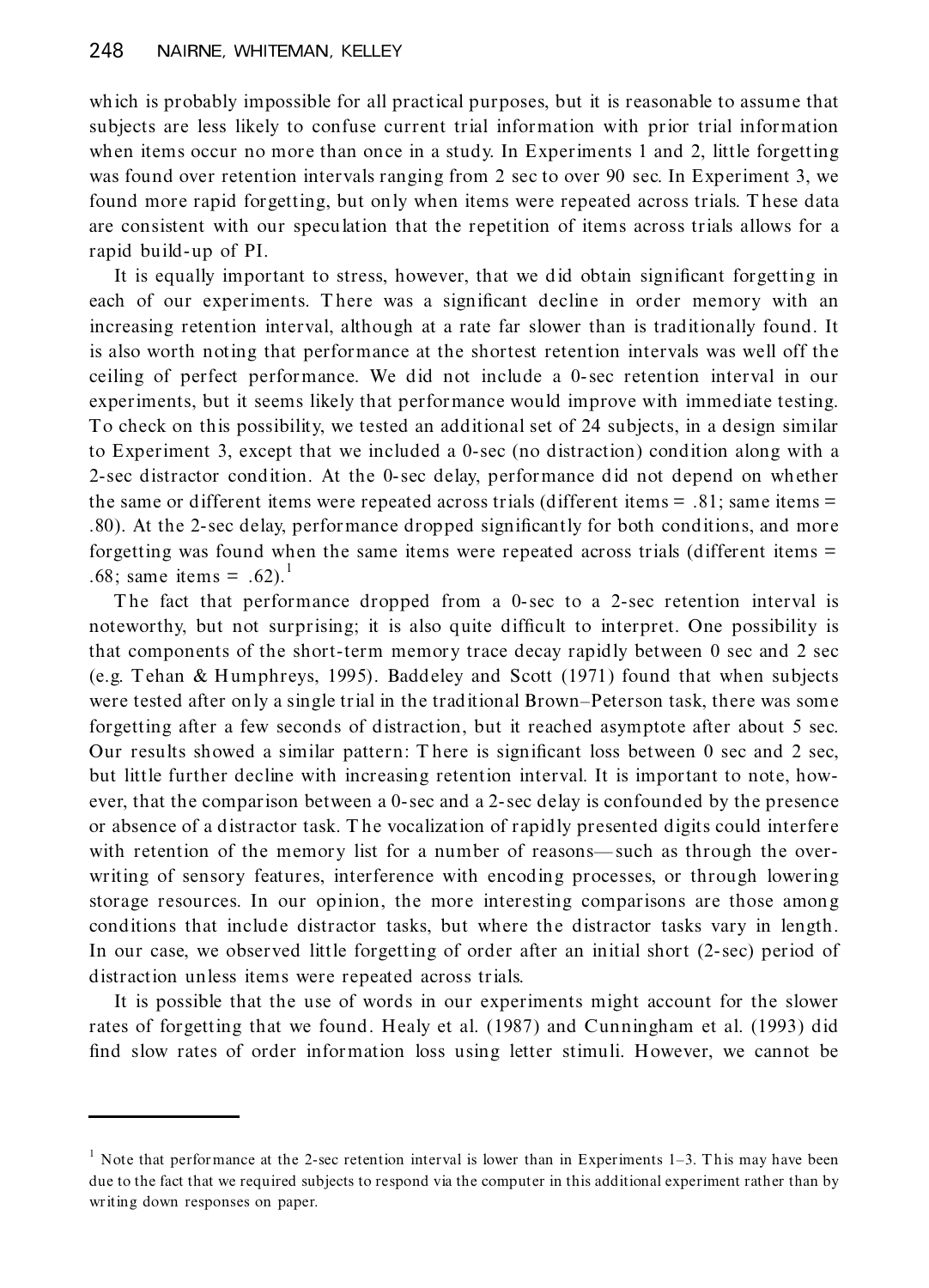certain that the same slow rates of order loss would be obtained under our procedures when different letters, as opposed to words, were presented across trials. There is evidence, for example, that reconstruction performance relies to some extent on inter-item associations, and it may well be easier for people to associate unrelated words than unrelated letters (Nairne  $\&$  Serra, 1992). In addition, a good deal of evidence that suggests that inter-item associations are forgotten quite slowly from memory is beginning to accumulate (e.g. H ockley, 1992; M urdock & Hockley, 1989). T he possibility that our result is limited to word stimuli (or other easily associated items) is therefore a real one.

It is our belief that the data of the current experiments—particularly Experiment 3 further reinforce the view that any full account of forgetting in immediate memory will need to appeal in some way to interference, and to PI in particular. Nairne, Neath, and Serra (1997) recently showed that another benchmark finding in immediate memory—the word length effect—also depends on the presence of PI. The mnemonic advantage that short words show over long words in immediate memory span is usually attributed to autonomous decay processes (e.g. Baddeley, 1992)—that is, long words take longer to say, and thus fewer words can be rehearsed within a fixed decay window. However, Nairne et al. (1997) found no evidence for a word length effect on early trials in a session; the short-word advantage emerged only after several trials, indicating that PI is a necessary requisite for the appearance of the word length effect. Exactly why the presence of prior trials leads to word length effects and to the presence of interval-based forgetting remains unclear, but it does represent a significant empirical challenge to theoretical accounts of short-term memory.

One might be able to explain the current results by appealing to a two-process account, which proposes that immediate memory performance reflects the contribution of, or trade-off between, separate short- and long-term memory systems. When PI is minimized, through the use of different items on every trial and reconstruction as the retention measure, subjects might be able to recover trial information relatively easily from long-term memory, effectively masking the contribution of a decay-based shortterm memory system. When the same items are used on every trial, as in Experiment 3 and most other studies of immediate retention, the mnemon ic representations from prior trials clutter long-term memory, and subjects shift strategically to recovery from shortterm store. An account of this type has been proposed previously to explain the classic data of Keppel and Underwood (Atkinson & Shiffrin, 1968; Cowan, 1995), and it could be applied to the present results.

However, a "shifting stores" account remains largely speculation at this point. There is no direct empirical evidence confirming that subjects strategically shift from short to long-term retrieval within an experimental session. Moreover, Nairne and Kelley (in press) have shown that the phonological similarity effect remains in immediate serial recall when different items are used on every trial and reconstruction is used as the retention measure (see also Coltheart, 1993); if subjects tended to rely on recovery from long-term memory—which is presumably semantically based—in an "uncluttered" environment, then the phonological similarity effect should have been reduced or elimi nated when different items were used across trials. There is also a significant amount of evidence indicating that memory performance over the short and long term follows similar rules (see Nairne, 1996, for a review), so whether sufficient evidence exists for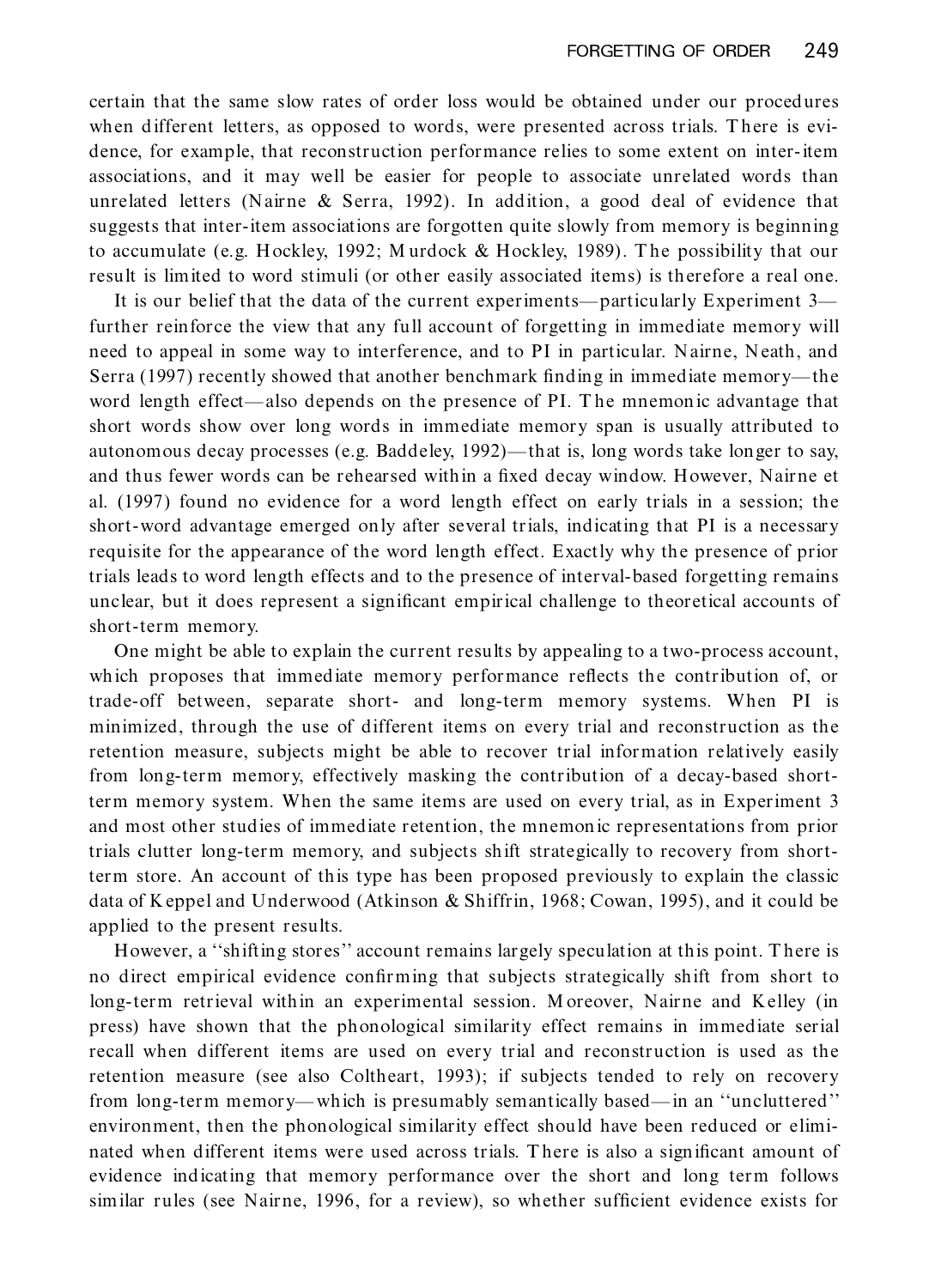the postulation of separate short and long-term memory systems is a matter of debate. What remains, however, are the data: The results of the current experiments confirm that forgetting rates in immediate memory are highly variable, depending importantly on the presence or absence of interfering materials from prior trials.

## **REFERENCES**

- Atkinson, R.C., & Shiffrin, R.M . (1968). Human memory: A proposed system and its control processes. In K.W. Spence & J.T. Spence (Eds.), *The psychology of learning and motivation* (Vol 2, pp 89–105). New York: Academic Press.
- Baddeley, A.D. (1992). Working memory. *Science*, 255, 556–559.
- Baddeley, A.D., & Scott, D. (1971). Short-term forgetting in the absence of proactive interference. *Quarterly Journal of Experimental Psychology, 23, 275-283.*
- Brown, J. (1958). Some tests of the decay theory of immediate memory. *Quarterly Journal of Experi mental Psychology*, 10, 12-21.
- Coltheart, V. (1993). Effects of phonological similarity and concurrent irrelevant articulation on shortterm memory recall of repeated and novel word lists. *Memory & Cognition*, *21*, 539±545.
- Cowan, N. (1995). *Attention and memory: An integrated framework*. Oxford: Oxford University Press.
- Cunningham, T.F., Healy, A.F., T ill, R.E., Fendrich, D.W., & Dimitry, C.Z. (1993). Is there really very rapid forgetting from primary memory? The role of expectancy and item importance in short-term recall. *Memory* & *Cognition*, 21, 671-688.
- Healy, A.F. (1974). Separating item from order information in short-term memory. *Journal of Verbal Learning and Verbal Behavior*, 13, 644-655.
- Healy, A.F. (1975). Coding of temporal-spatial patterns in short-term memory. *Journal of Verbal Learning and Verbal Behavior*, 14, 481-495.
- Healy, A.F. (1982). Short-term memory for order information. In G.H. Bower (Ed.), *The psychology of learning and motivation*, Vol. 16 (pp. 191–238). San D iego, CA: Academic Press.
- Healy, A.F., Fendrich, D.W., Cunningham, T.F., & T ill, R.E. (1987). Effects of cuing on short-term retention of order information. *Journal of Experimental Psychology: Learning, Memory, and Cognition*, *13*, 413-425.
- Hockley, W.E. (1992). Item versus associative information: Further comparisons of forgetting rates. *Journal of Experimental Psychology: Learning, Memory, and Cognition, 18, 1321-1330.*
- Keppel, G., & Underwood, B.J. (1962). Proactive inhibition in short-term retention of single items. *Journal of Verbal Learning and Verbal Behavior, 1, 153-161.*
- Marsh, R.L., Sebrechts, M .M., Hicks, J.L., & Landau, J.D. (1997). Processing strategies and secondary memory in very rapid forgetting. *Memory* & *Cognition*, 25, 173–181.
- Murdock, B.B., Jr. (1961). T he retention of individual items. *Journal of Experimental Psychology*, *62*, 618±625.
- Murdock, B.B., & H ockley, W.E. (1989). Short-term memory for associations. In G.H . Bower (Ed.), *The psychology of learning and motivation*, Vol. 24 (pp. 71–108). San Diego, CA: Academic Press.
- Muter, P. (1980). Very rapid forgetting. *Memory & Cognition*, *8*, 174±179.
- Nairne, J.S. (1990). Similarity and long-term memory for order. *Journal of Memory and Language*, *29*, 733±746.
- Nairne, J.S. (1991). Positional uncertainty in long-term memory. *Memory & Cognition*, *19*, 332±340.
- Nairne, J.S. (1996). Short-term/ Working memory. In E.L . Bjork & R.A. Bjork (Eds.), *Handbook of perception and cognition*, Vol. 10 (pp. 101–126). New York: Academic Press.

Nairne, J.S., & Kelley, M.R. (in press). Reversing the phonological similarity effect. *Memory & Cognition*.

- Nairne, J.S., Neath, I., & Serra, M. (1997). Proactive interference plays a role in the word length effect. *Psychonomic Bulletin and Review, 4, 541-545.*
- Nairne, J.S., & Serra, M. (1992). The associative basis of serial order recall. Paper presented at the 33rd annual meeting of the Psychonomic Society, St. Louis, MO.